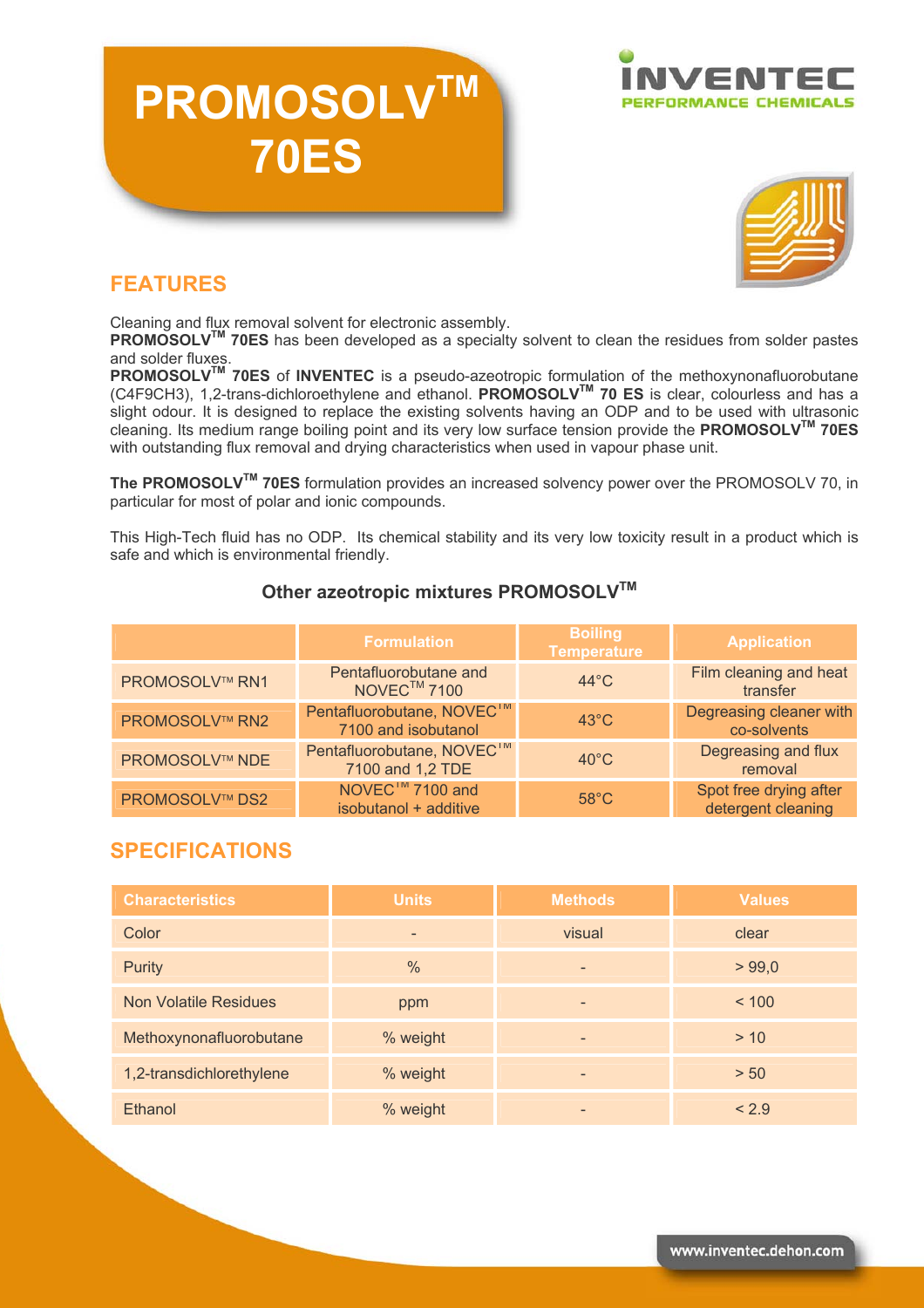### **CHARACTERISTICS**

| <b>Properties</b>                   | <b>Units</b>      | <b>PROMOSOLV™</b><br><b>70 ES</b> | <b>CFC-113</b>           | HCFC-141b   | <b>Trichlor-</b><br>ethylene | <b>Methylene</b><br>chloride |
|-------------------------------------|-------------------|-----------------------------------|--------------------------|-------------|------------------------------|------------------------------|
| <b>Boiling point</b>                | $^{\circ}$ C      | 43                                | 48                       | 32          | 87                           | 39.8                         |
| Freezing point                      | $^{\circ}$ C      | $-100$                            | $-35$                    | $-103$      | $-86$                        | $-96.7$                      |
| Flash point                         |                   | Aucun                             | Aucun                    | Aucun       | Aucun                        | Aucun                        |
| <b>Density</b>                      | g/cm <sup>3</sup> | 1.28                              | 1.56                     | 1.23        | 1.46                         | 1.32                         |
| Surface tension                     | mN/m              | 14                                | 17.3                     | 19.3        | 22                           | 25.5                         |
| <b>Flammable limits</b><br>% volume | LII<br><b>LSI</b> | 3.5<br>15                         | $\overline{\phantom{a}}$ | 5.6<br>17.7 |                              | 15.5<br>66.4                 |
| Solubility of solvent in<br>water   | ppm               | < 200                             | 110                      | 2700        | 1100                         | 19000                        |
|                                     |                   |                                   |                          |             |                              |                              |
| <b>Heat transfer</b>                |                   |                                   |                          |             |                              |                              |
| Vapour pressure                     | kPa               | 65                                | 44.1                     | 75.9        | 10                           | 73.6                         |
| Dynamic viscosity                   | mPa.s             | 0.50                              | 0.68                     | 0.43        | 0.62                         | 0.425                        |
| Latent heat of<br>vaporization      | kJ/kg@bp          | 330                               | 146                      | 223         | 265                          | 391                          |
| Specific heat                       | kJ/kg K           | 1.15                              | 0.92                     | 1.26        | 0.93                         | 1.3                          |
|                                     |                   |                                   |                          |             |                              |                              |

#### **PACKAGING TYPE**

Packaging types of 30 kg and drums of 230 kg available.

#### **STORAGE & SHELF LIFE**

**PROMOSOLV<sup>™</sup> 70ES** is not flammable in the standard conditions of use or storage. This fluid is highly stable to thermal and to chemical reaction when used in normal conditions. Some more procedures are detailed in the safety data sheet available upon request. This product does not sustain combustion according to the norm : ASTM D4206-86 (< 1 second).

To ensure the best product performance, it is recommended to store the products in closed packaging types.

Shelf life of the product : 18 months under these conditions.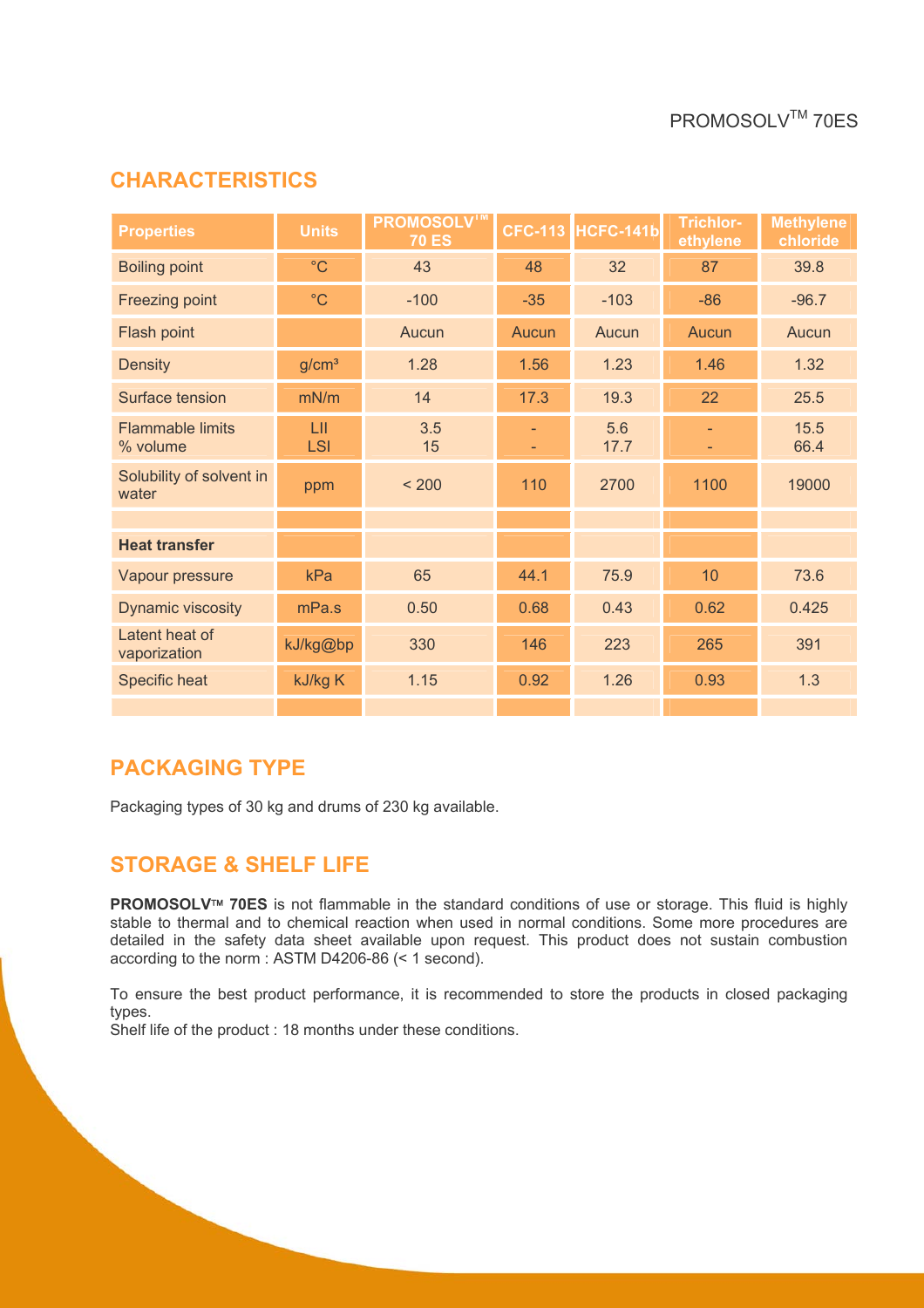## **APPLICATION**

#### **Material compatibility**

As with the most fluorinated liquids, PROMOSOLV<sup>™</sup> 70ES is absorbed by the plastics and the fluorinated elastomers in case of a prolonged exposure.

| <b>Metals</b>          | <b>Plastics</b> | <b>Elastomers</b>   |
|------------------------|-----------------|---------------------|
| Aluminium              | <b>Nylon</b>    | Butyl rubber*       |
| Copper                 | Polyethylene    | Natural rubber      |
| <b>Carbon steel</b>    | <b>PTFE</b>     | Buna-S              |
| <b>Stainless steel</b> | Polyester       | <b>EPDM</b>         |
| <b>Brass</b>           | Epoxy resin     | chlorosuphonated PE |
| Molybdenum             |                 | Polysulfide         |
| Tantalum               |                 |                     |
| Tungsten               |                 |                     |
| Alloy Cu/Be C172       |                 |                     |
| Alloy Mg AZ32B         |                 |                     |

Tested compatibility for an exposure of 1 hour at boiling temperature. \* Butyl rubber is preferable for a prolonged exposure > 1 month. Exceptions : swelling of PTFE and silicon rubber.

Tests of PROMOSOLV<sup>™</sup> 70ES show a good compatibility with a large range of metals, plastics and elastomers, similar to the performance of perfluoronated liquids.

A good compatibility with plastics particularly sensible as the polycarbonate and the PMMA indicate a possible use in the cleaning unit containing numerous components.

#### **Applications**

**PROMOSOLV<sup>™</sup> 70ES** formulation provides an outstanding solvency power versus **PROMOSOLV<sup>™</sup> 70. PROMOSOLV<sup>™</sup> 70ES** is a pseudo-azeotropic agent for electronic cleaning and flux removal. **PROMOSOLV<sup>™</sup> 70ES** is a replacement agent for the CFCs, HCFCs or other solvent blends.